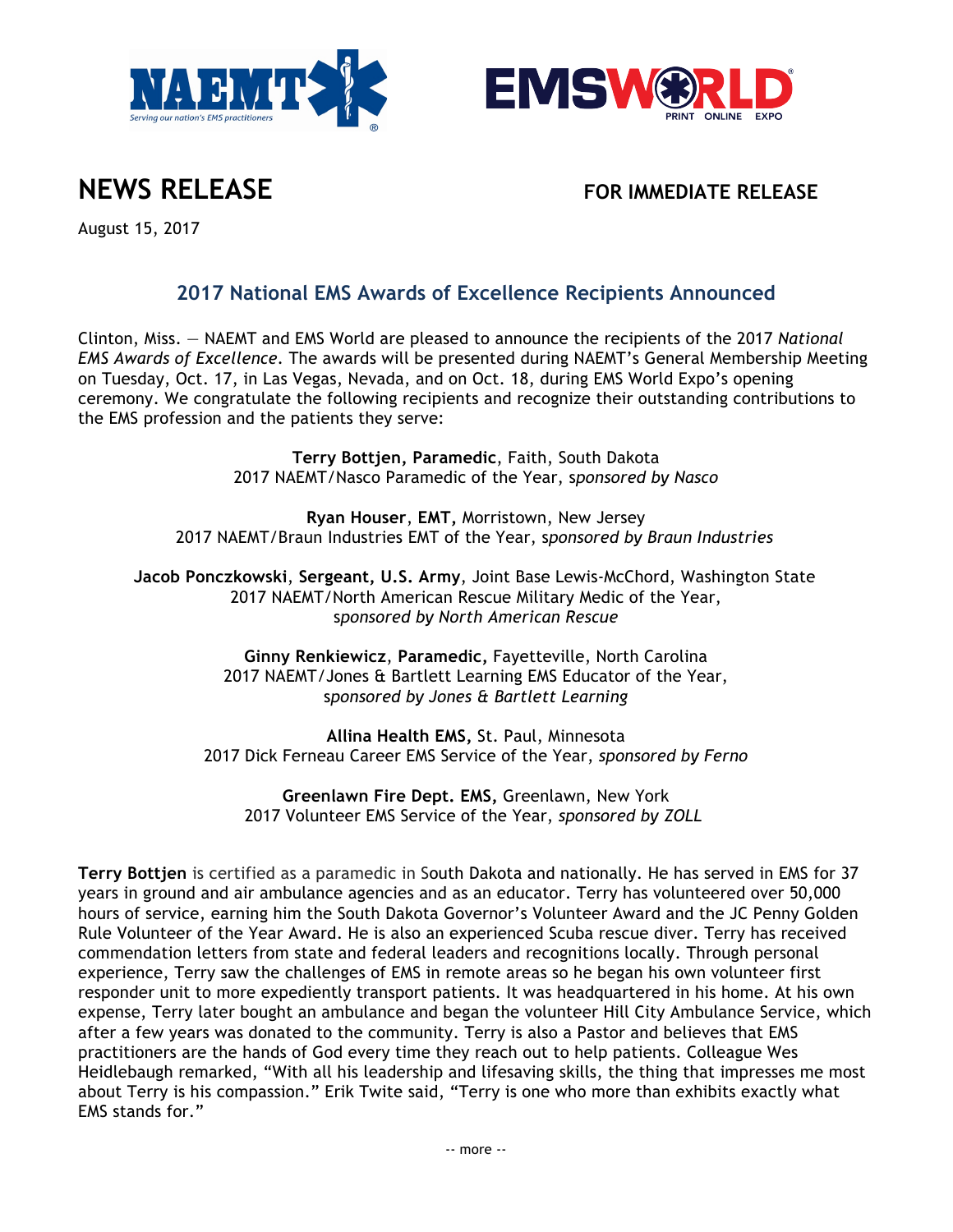**Ryan Houser** has worked in EMS since age 16. He is driven to help others and has aspirations of becoming a neurosurgeon, working in federal law enforcement, and advancing the field of tactical medicine. Ryan is a volunteer EMT for Morris Minute Men EMS (Morristown, NJ) and as Assistant Captain helps with operational readiness and recruitment, chairing the agency's membership and equipment committees. Ryan is creating awareness videos to benefit community education and encourage agency volunteers. Ryan attends Rutgers University full time, is certified as a firefighter, with Morris Township FD, and is an instructor of terrorism response courses. Ryan is an EMT for Cedar Knolls FD and Morris County OEM, serves on judiciary committees to support juveniles, and works at Morristown Medical Center as an Emergency Technician. "Ryan dedicates considerable time to his pursuit of providing exceptional patient care to individuals in the prehospital and hospital setting," said colleague Kendall Sarson. "Ryan has truly modeled his entire life around helping others, whether patient or peer, and his work as an EMT has become one of the most significant parts of his identity," Sarson continued.

**Sgt. Jacob Ponczkowski** serves in the U.S. Army 2nd Battalion, 75th Ranger Regiment, as a military combat medic. He is also a paramedic. Most recently, Sgt. Ponczkowski was honored with a Bronze Star Medal with Valor for efforts to support Operation Freedom Sentinel in Afghanistan. The Joint Task Force citation read: Sgt. Ponczkowski's poise while under direct fire undoubtedly saved the lives of his fellow rangers and directly contributed to the success of the task force. Dr. Charles Moore, medical director and physician, wrote: "Sgt. Ponczkowski (Ponch) has continuously set the example of what a Medic is and should be. On one particular night in Afghanistan, Sgt. Ponch heroically put his life in peril as he fought through enemy fire to save the life of a U.S. advisor."

Dr. Moore also remarked that Sgt. Ponczkowski has impressive medical ability and knowledge, and is a great soldier who trains himself and helps others to go above and beyond the standard. Sgt. Ponczkowski has earned the Expert Field Medical Badge, is qualified as a Dive Medical Technician, is a graduate of Ranger School, and has advanced instructor certifications.

**Ginny Renkiewicz** has devoted the past 17 years to advancing her education, the instruction of others, and to enhancing her patient care skills in the service of her community. Husband Adam Renkiewicz, CPT, CA, Dept. of the Army Civil-Military Operations, nominated Ginny in recognition of her sacrifice and dedication to advancing the levels of education and research within the EMS profession. Ginny is in the process of earning her Ph.D. in Health Science and specializing in respiratory care. She holds numerous certifications, has received several national awards, is widely published and a conference presenter, and devotes personal time to her students. Ginny "is an educator of the highest order and has been responsible for developing some of the finest paramedics with whom I've had the pleasure to work," remarked Howard (Skip) Kirkwood, Jr., formerly of Wake County EMS. Kevin Collopy of AirLink/VitaLink Critical Care Transport said, Ginny "is one of the few prehospital education professionals who not only inspires young paramedics, but also grows and inspires developing and accomplished educators."

*Nominees for the Paramedic and EMT of the Year Awards are scored on how the nominee:* provides superior patient care; is an effective advocate for patients and their families; works with peers to foster a positive work environment; demonstrates professionalism in interacting with patients, their families and other medical professionals; and demonstrates a commitment to continuing professional education.

*Nominees for the Military Medic of the Year Award* are recognized military medics (MOS-qualified active, reserve or National Guard U.S. Army Medic, Navy Corpsman or Air Force Medic) who demonstrate excellence in the performance of military emergency medicine, with their primary role being that of theater patient care.

*Nominations for the Educator of the Year Award are scored on how the nominee:* consistently demonstrates commitment to providing high quality, professional education for EMS practitioners; serves as an outstanding role model for EMS practitioners in the classroom and in the community; effectively mentors EMS students at all stages of their professional development; introduces and incorporates innovative approaches and tools in the classroom, which enhance students' learning experiences; and contributes and participates in the development of education content that expands the body of quality EMS curriculum.